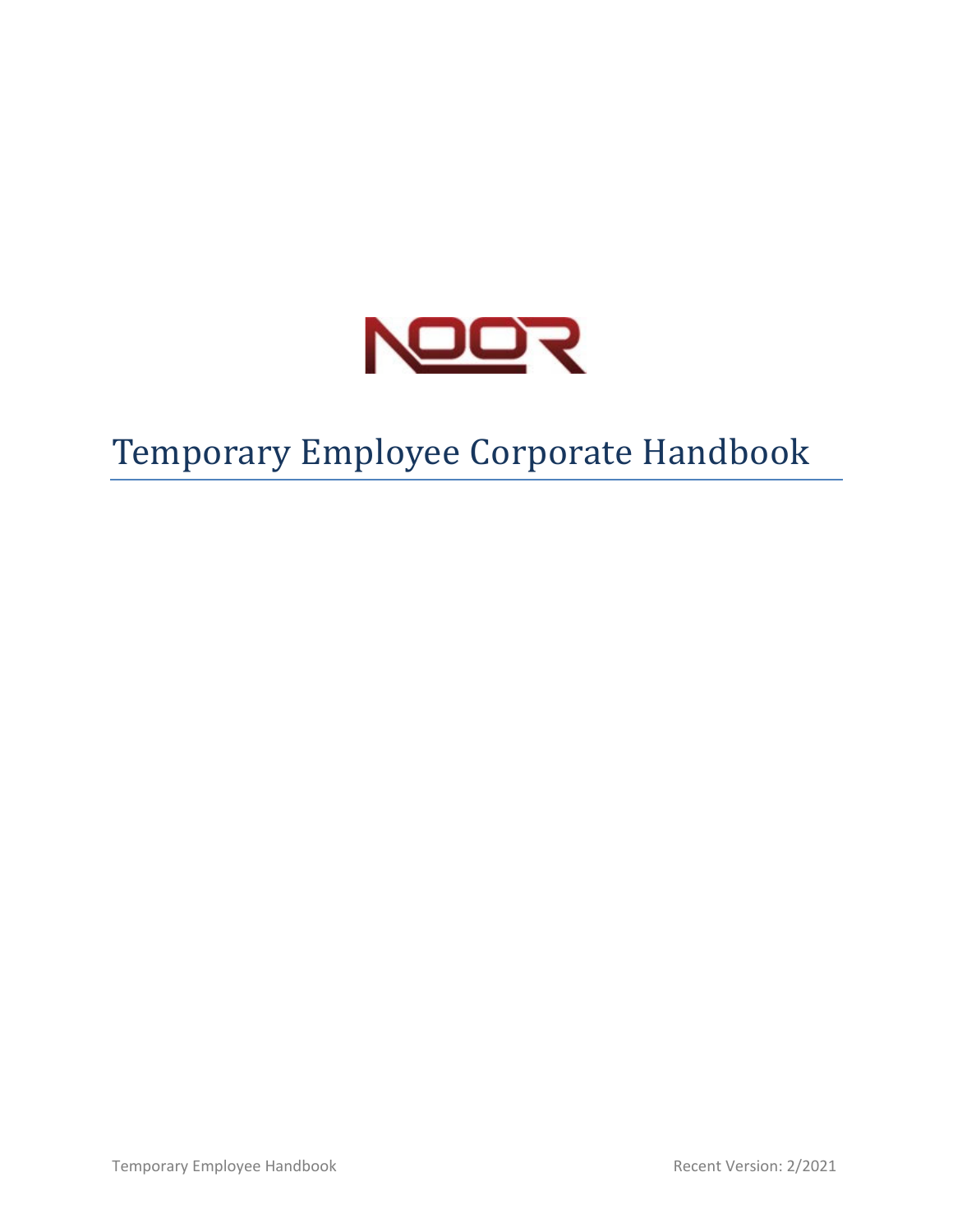| <b>Table of Contents</b> |
|--------------------------|
|                          |
|                          |
|                          |
|                          |
|                          |
|                          |
|                          |
|                          |
|                          |
|                          |
|                          |
|                          |
|                          |
|                          |
|                          |
|                          |
|                          |
|                          |
|                          |
|                          |
|                          |
|                          |
|                          |
|                          |
|                          |
|                          |
|                          |
|                          |
|                          |
|                          |
|                          |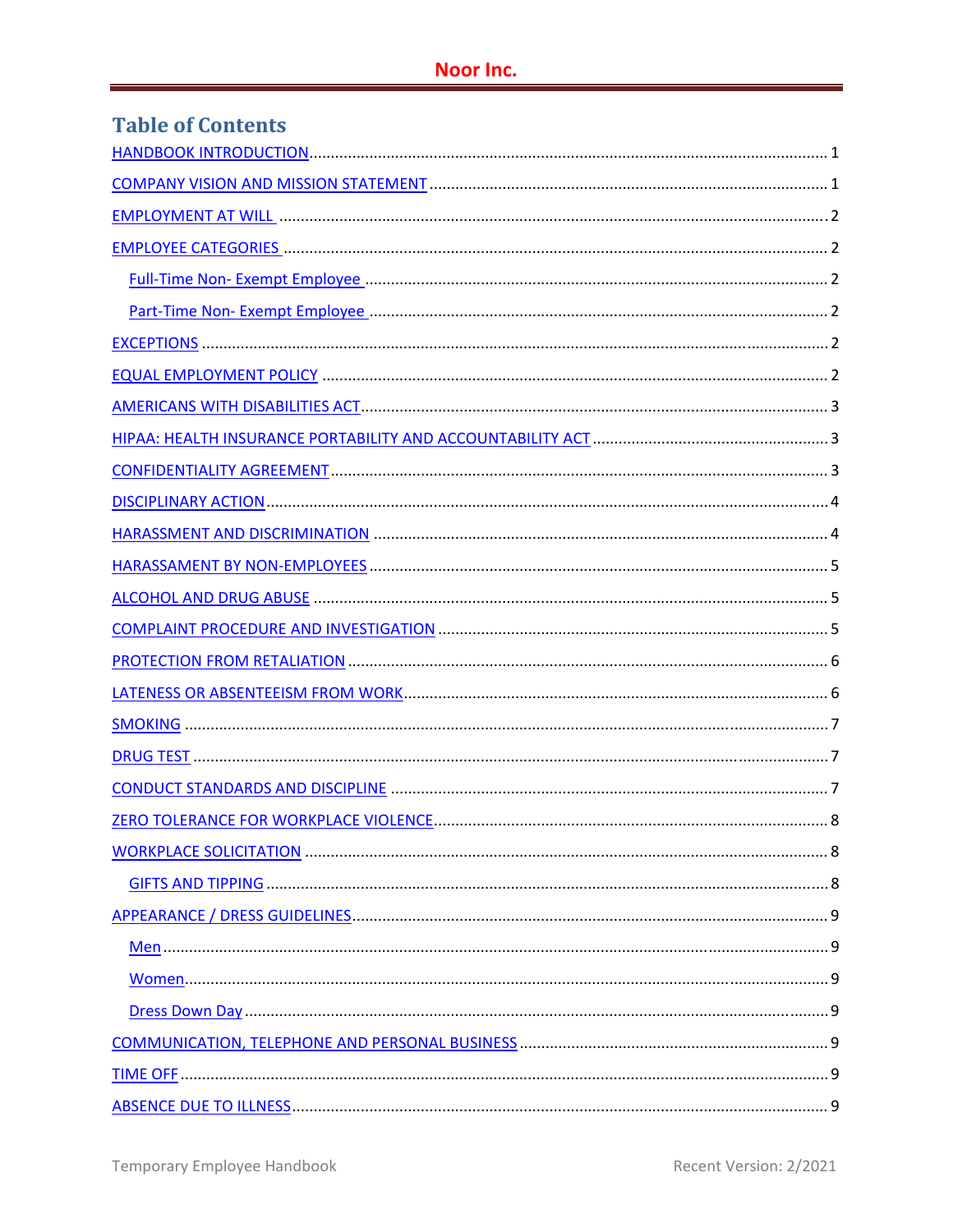| NOTICE OF EMPLOYEES RIGHTS: SAFE AND SICK LEAVE FOR NY STATE EMPLOYEES  11 |  |
|----------------------------------------------------------------------------|--|
|                                                                            |  |
|                                                                            |  |
|                                                                            |  |
|                                                                            |  |
|                                                                            |  |
|                                                                            |  |
|                                                                            |  |
|                                                                            |  |
|                                                                            |  |
|                                                                            |  |
|                                                                            |  |
|                                                                            |  |
|                                                                            |  |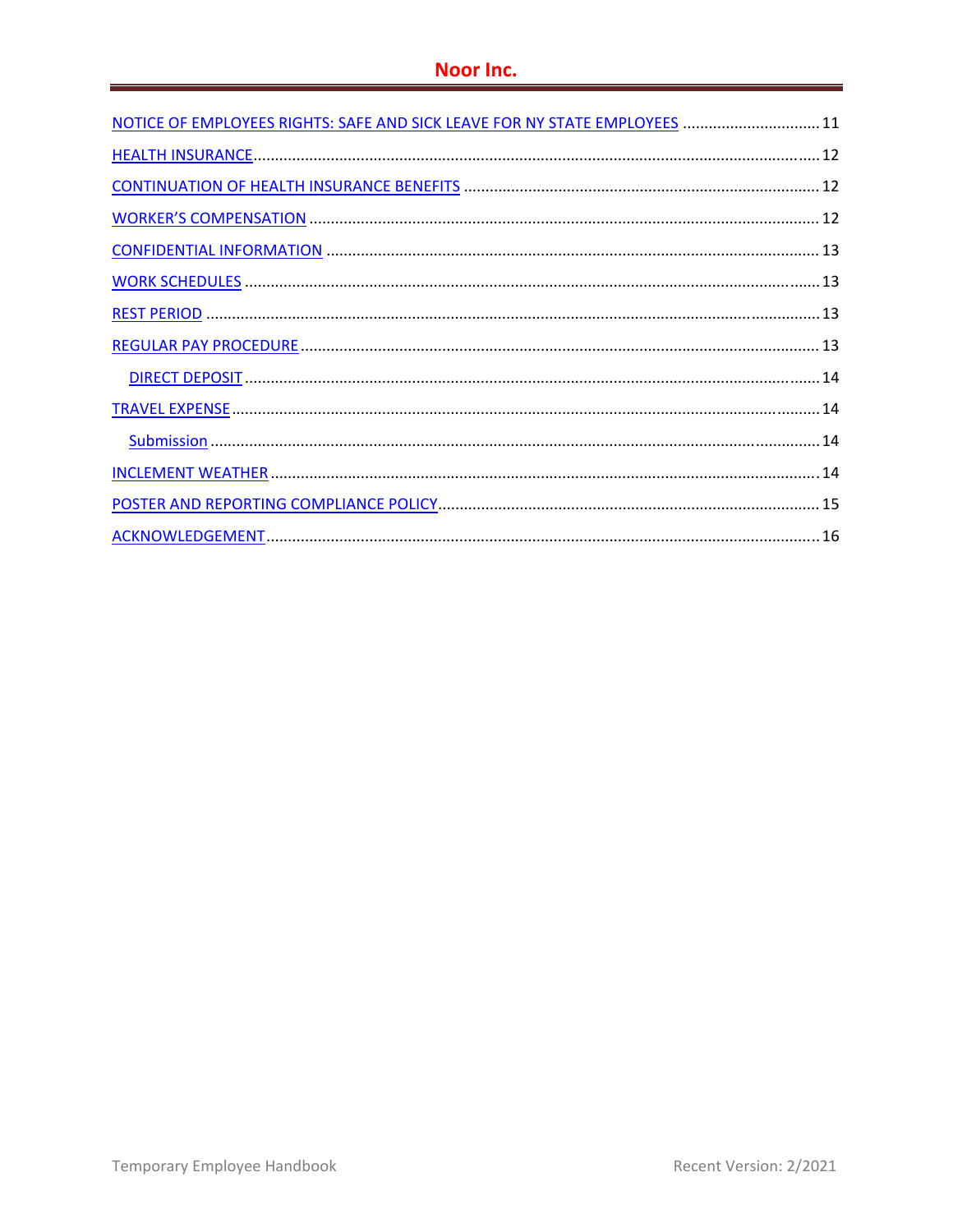# **HANDBOOK INTRODUCTION**

The employee handbook has been prepared to give you general information about some of the work rules, work environment, and policies under which we operate. Please understand that this booklet only highlights Noor's policies, practices, and benefits for your personal understanding, and cannot, therefore, be construed as a legal document. From time to time, you may receive updated information concerning changes in policy. If you have any questions regarding any policies, procedures, or benefits covered in this handbook, you are encouraged to contact your supervisor.

In addition, you may find another brief handbook from your client, which will list the client's policies. Please review both the policies and reach out to your supervisors if you come across any confusion.

Please note that your temporary placement to a client will mean that you will be supervised by a client supervisor. While your job duties will be supervised and monitored by the client supervisor, your operational needs such as payroll, benefits, grievances etc. are going to be handled by your Noor supervisor. On assignment at any Noor Client location, you are and remain an employee of Noor. Upon termination of an assignment, you remain an inactive employee of Noor awaiting an appropriate re‐ assignment.

## **COMPANY VISION AND MISSION STATEMENT**

Noor aspires to provide proficient staffing services to its clients. Staffing services must be provided in a comprehensive way, combined with other human services when appropriate. Our staffing is designed to meet the unique needs of clients. Services are tailored to assist clients achieve optimal level of functioning.

Noor also believes in creating a working atmosphere which enables employees to feel valued and encourage personal and professional growth.

If you have any questions or concerns, please bring to the attention of the Company by contacting your recruiter or Noor HR at hr@noorstaffing.com.

This handbook replaces all previous handbooks and supersedes all earlier oral and written materials about Company policies and procedures. Noor Staffing Group, LLC, Noor Associates, INC, SearchPoint NY, INC, and Noor, INC, and all other subsidiaries reserves the right to change, add or delete benefits and policies as necessary and at any time. In Addition, Federal, State, and Local posters are in the office. Please make sure that you familiarize yourself with these postings and check all Bulletin Boards.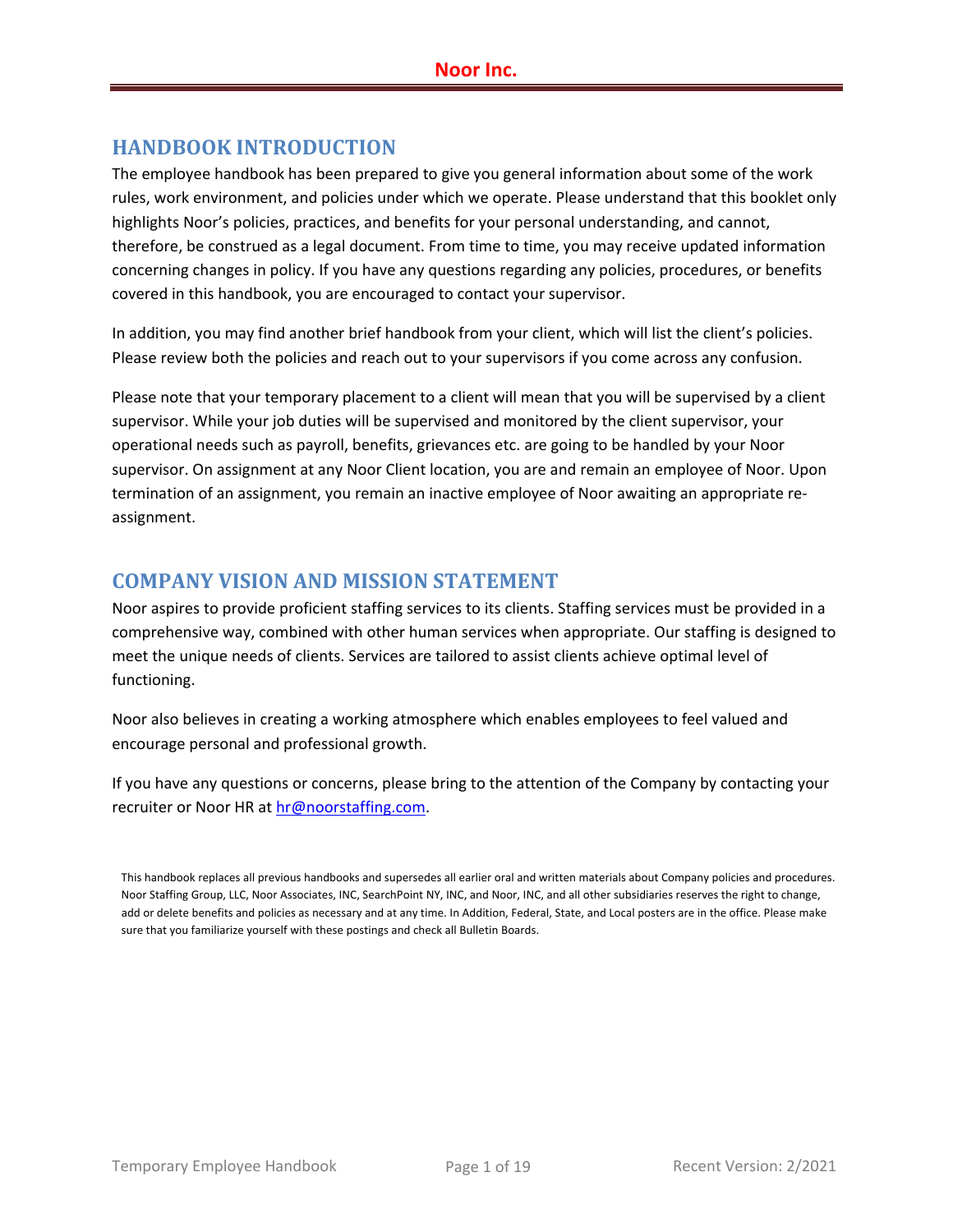#### **EMPLOYMENT AT WILL**

Noor believes in and adheres to the doctrine of employment at will, unless expressly prescribed by statute or contract. Noor and its employees each have the right to terminate the employment relationship with or without cause at any time for any reason in accordance with company policy.

#### **EMPLOYEE CATEGORIES**

Temporary placements are made throughout the year by all Noor entities to various clients. Some employees are placed for short term and some for long term. All temporary placements are non‐exempt employees, unless clearly mentioned otherwise in their contracts.

#### **Full‐Time Non‐ Exempt Employee**

A regular scheduled full time non‐exempt employee is one who is placed to a Noor client on a regular basis on a schedule of 40 hours a week. Full time non‐exempt employees receive the overtime provision of Fair Labor Standards Act.

#### **Part‐Time Non‐ Exempt Employee**

A regular scheduled part‐ time non‐exempt employee is one who is placed to a Noor client on a regular basis on a schedule of less than 40 hours a week. Part‐time non‐exempt employees receive the overtime provision of Fair Labor Standards Act.

#### **Exceptions**

Based on client contract, some full‐time employees may be placed under an exempt position. These positions will be paid a fixed weekly pay and thus will not receive any overtime payment.

## **EQUAL EMPLOYMENT POLICY**

Noor is an equal opportunity employer. In accordance with applicable law, we prohibit discrimination against any applicant or employee based on any legally‐recognized basis, including, but not limited to: veteran status, uniformed servicemember status, race, color, religion, sex, sexual orientation, gender identity, age (40 and over), pregnancy (including childbirth, lactation and related medical conditions), national origin or ancestry, citizenship status, physical or mental disability, genetic information (including testing and characteristics) or any other consideration protected by federal, state or local law. Our commitment to equal opportunity employment applies to all persons involved in our operations and prohibits unlawful discrimination by any employee, including supervisors and co-workers.

If you have any questions, concerns or believe that this policy has been violated, please contact Human Resources department at hr@noorstaffing.com.

Any employee who violates this policy may be subject to disciplinary measures up to and including termination.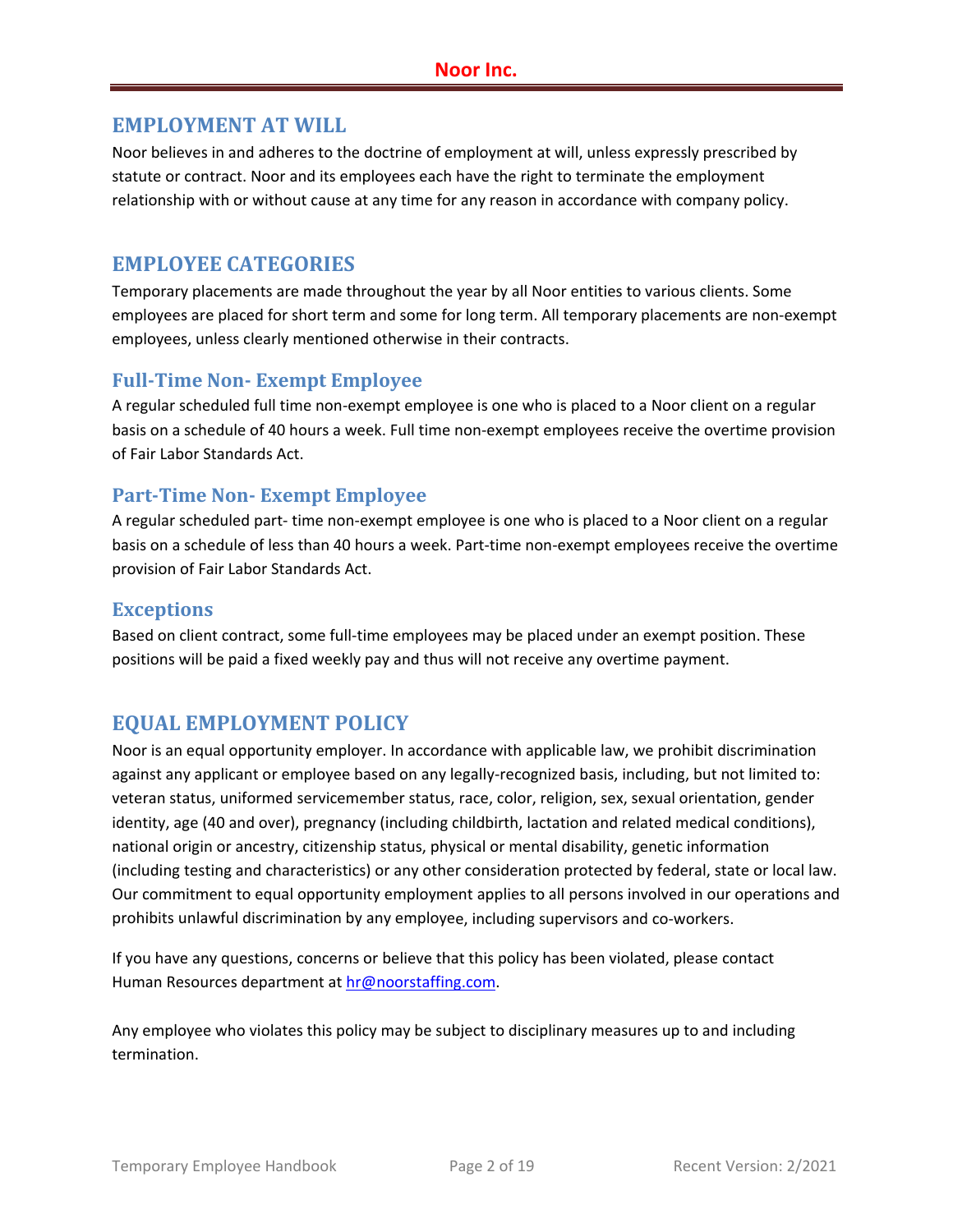## **AMERICANS WITH DISABILITIES ACT**

It is Noor's policy that we will not discriminate against qualified individual with disabilities with regard to any aspect of their employment. Noor is committed to comply with the American with Disabilities Act of 1990 and its related Section 504 of the Rehabilitation Act of 1973. Noor recognizes that some individuals with disabilities may require accommodations at work. If you are currently disabled or become disabled during your employment, you should contact your supervisor to discuss reasonable accommodations that may enable you to perform the essential functions of your job.

## **HIPAA: HEALTH INSURANCE PORTABILITY AND ACCOUNTABILITY ACT**

The Health Insurance Portability and Accountability Act (HIPAA) was signed into law in 1996. Effective dates were April 14, 2003 for privacy compliance, and October 16, 2003 for the electronic transactions and code sets compliance. HIPAA has multiple initiatives that affect employers, employees and other covered entities. There are numerous requirements for training of employees, patient privacy, recordkeeping, filing certain documents, etc. To stay current, see http://www.hhs.gov/ocr/hipaa.

HIPPA rules and regulation: A major goal of the Privacy Rule is to assure that individuals' health information is properly protected while allowing the flow of health information needed to provide and promote high quality health care and to protect the public's health and well being. The Rule strikes a balance that permits important uses of information, while protecting the privacy of people who seek care and healing. Therefore, Noor employees should follow HIPPA rules and regulations at all time. This is especially important if you are a healthcare staff working for a client.

Under the HIPAA law, health providers and plans may only use individual health information for necessary treatment, payment, or healthcare operations without obtaining your permission. Personal Health Information (PHI) may generally not be used for purposes "not related" to health care. The release of PHI must be limited to the minimum necessary designated for the purpose of the disclosure.

# **CONFIDENTIALITY AGREEMENT**

All NOOR employees involved in healthcare staffing must hold information concerning the condition, diagnosis, treatment or care of any patient in strict confidence. Under no circumstance should such matters be discussed with anyone outside of NOOR and may be discussed with those within NOOR on a "need to know" basis. Information concerning a fellow employee's health, financial, or personal matters is also subject to strict confidence.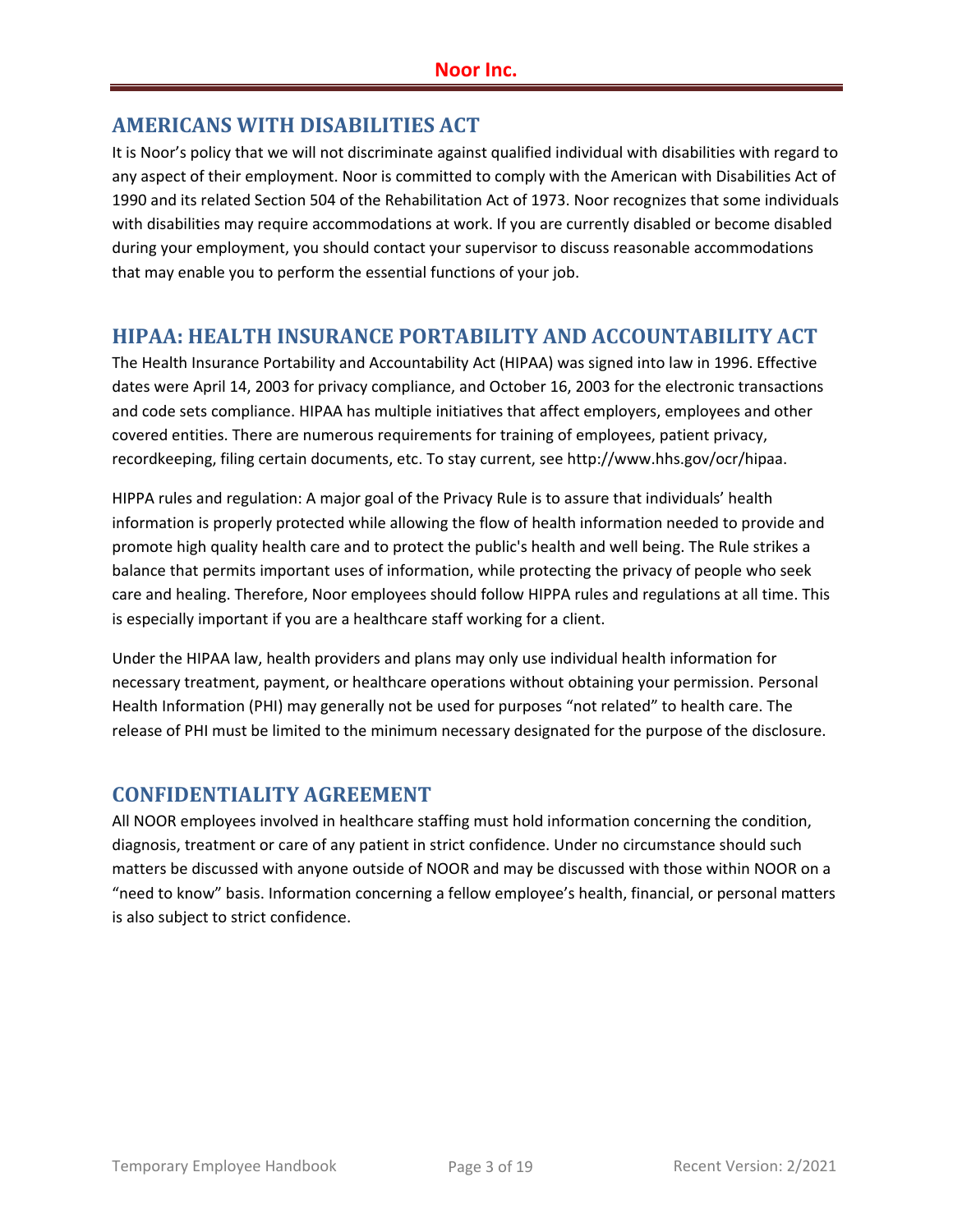## **DISCIPLINARY ACTION**

When employee violates NOOR's standards, his/her supervisor is responsible for acting promptly to correct the situation and prevent further occurrences for mutual benefit. Often, disciplinary actions such as Verbal Counseling and Written Counseling are taken in order to provide the opportunity for the employee to correct his/her behavior and to meet work standards. There may also be offenses which are deemed sufficiently serious to result in immediate termination.

Information that pertains confidential information which may include, for example, trade secrets, patient lists and company financial information by taking the following precautionary measures: Discuss work matters only with other NOOR employees who have a specific business reason to know or have access to such information.

Your cooperation is particularly important because of our obligation to project the security of our clients' and our own confidential information. Use your own sound judgment and good common sense, but if at any time you are uncertain as to whether you can properly divulge information or answer questions, please consult your supervisor.

## **HARASSMENT AND DISCRIMINATION**

NOOR strives to maintain an environment free from discrimination and harassment, where employees treat each other with respect, dignity and courtesy.

This policy applies to all phases of employment, including but not limited to recruiting, testing, hiring, promoting, demoting, transferring, terminating, paying, and granting benefits and training.

NOOR does not and will not tolerate any type of harassment of our employees, applicants for employment, or our clients. Discriminatory conduct or conduct characterized as harassment as defined below is prohibited.

The term harassment includes, but is not limited to, slurs, jokes, and other verbal or physical conduct relating to a person's gender, ethnicity, race, color, creed, religion, sexual orientation, national origin, age, disability, marital status, military status or any other protected classification that unreasonably interferes with a person's work performance or creates an intimidating, hostile work environment.

Sexually harassing behavior in particular includes unwelcome conduct such as sexual advances, requests for sexual favors, offensive touching, or other verbal or physical conduct of a sexual nature. Such conduct may constitute sexual harassment when it:

- 1. is made an explicit or implicit condition of employment
- 2. is used as the basis for employment decisions
- 3. unreasonably interferes with an individual's work performance, or
- 4. creates an intimidating, hostile, or offensive working environment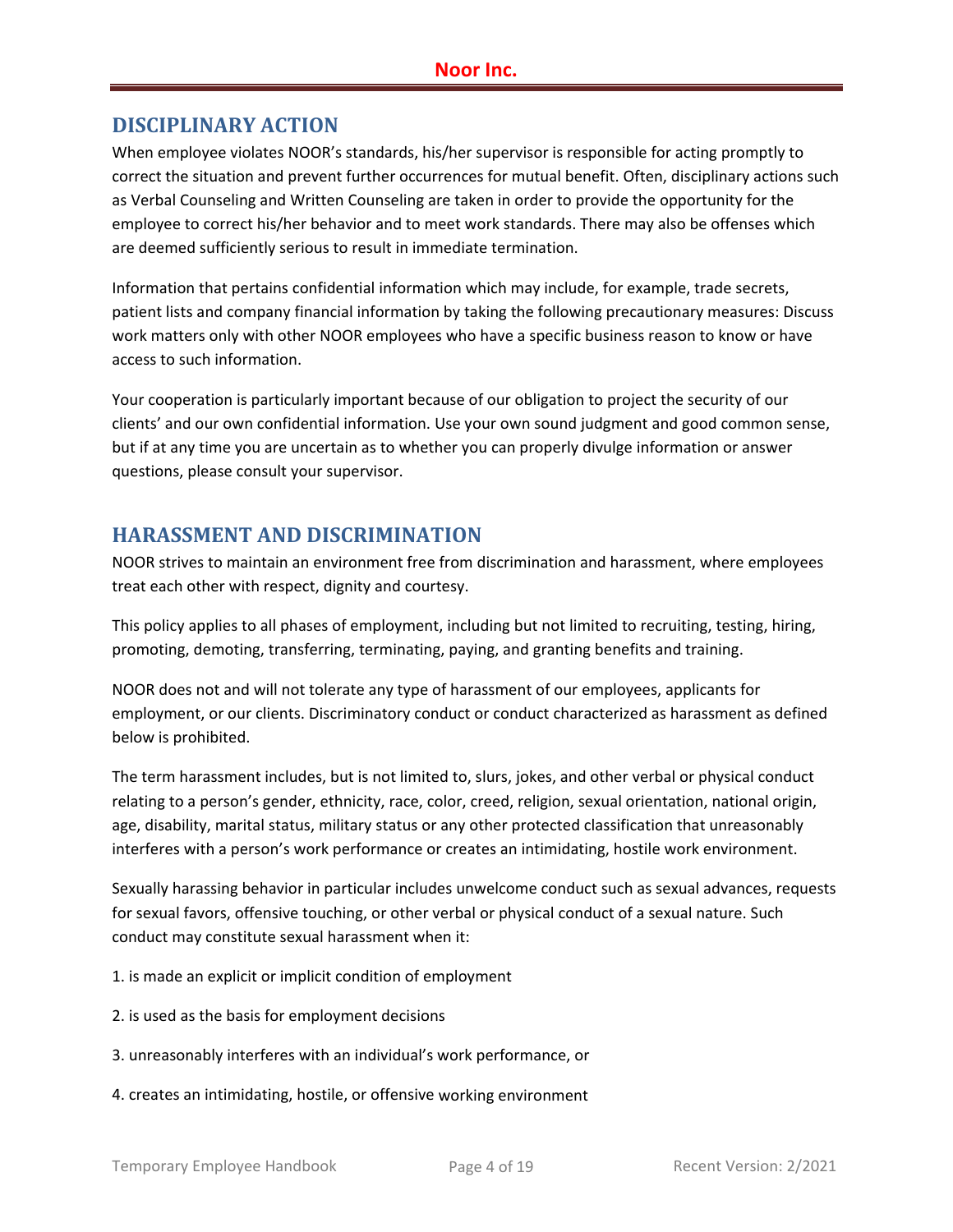#### **Noor Inc.**

The types of conduct covered by this policy include: demands or subtle pressure for sexual favors accompanied by a promise of favorable job treatment or a threat concerning employment.

Specifically, it includes sexual behavior such as:

- 1. repeated sexual flirtations, advances or propositions
- 2. continued and repeated verbal abuse of sexual nature
- 3. sexually related comments and joking, graphic
- 4. degrading comments about an employee's appearance
- 5. displaying sexually suggestive objects or pictures
- 6. including cartoons and vulgar email messages, and

7. any uninvited physical contact or touching, such as patting, pinching, or repeated brushing against another's body.

Such conduct may constitute sexual harassment regardless of whether the conduct is between members of management, between management and staff employees, between staff employees, or directed at employees by non-employees conducting business with the Company, regardless of gender or sexual orientation.

#### **HARASSAMENT BY NON‐EMPLOYEES**

NOOR will also endeavor to protect employees, to the extent possible, from reported harassment by non-employees in the workplace, including customers, clients and suppliers.

## **ALCOHOL AND DRUG ABUSE**

Employees are prohibited from using or being under the influence of alcohol or illegal drug(s) while in the work place, on NOOR premises, or while performing supervisory visit(s), home care related work off‐ site, while operating motor vehicle for any job related purpose or while on job. The possession, use, sale, purchasing or distribution of any illegal drug(s) and alcohol by employees are strictly prohibited at NOOR.

## **COMPLAINT PROCEDURE AND INVESTIGATION**

Any employee who believes they have been harassed, discriminated against or subject to retaliation by a co-worker, supervisor, agent, client, vendor or customer of NOOR in violation of this policy, or who is aware of such harassment, discrimination of or retaliation against others, should immediately provide a written or verbal report to their supervisor, any other member of management or to Human Resources department, HR Manager, Hadja Bangoura, at confidentialhr@noorstaffing.com or (212) 634‐2803 or Scott Weaver Compliance Manager at compliance@noorstaffing.com**.**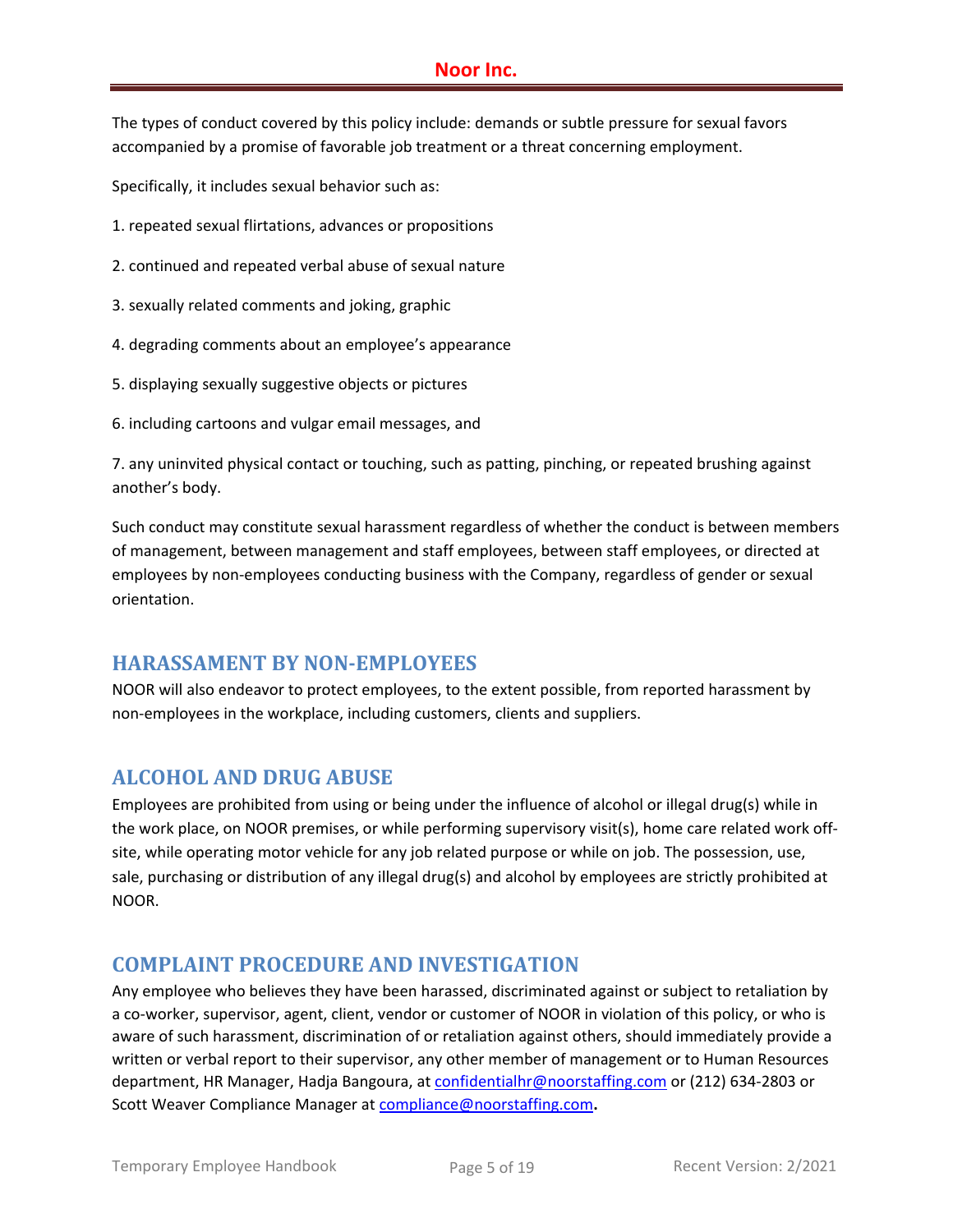After a report is received, a thorough and objective investigation by management will be undertaken. The investigation will be completed and a determination made and communicated to the employee as soon as practical. The Company expects all employees to fully cooperate with any investigation conducted by the Company into a complaint of proscribed harassment, discrimination or retaliation, or regarding the alleged violation of any other Company policies, and during the investigation, to keep matters related to the investigation confidential.

If we determine that this policy has been violated, remedial action will be taken, commensurate with the severity of the offense. Appropriate action will also be taken to deter any future harassment or discrimination prohibited by this policy. If a complaint of prohibited harassment, discrimination or retaliation is substantiated, appropriate disciplinary action, up to and including termination of employment, will be taken.

The Equal Employment Opportunity Commission (EEOC) and equivalent state agencies will accept and investigate charges of unlawful discrimination or harassment at no charge to the complaining party.

## **PROTECTION FROM RETALIATION**

Retaliation is prohibited against any person by another employee or by **Noor Inc.** for using this complaint procedure, reporting proscribed harassment, or for filing, testifying, assisting or participating in any manner in any investigation, proceeding or hearing conducted by a governmental enforcement agency. Prohibited retaliation includes, but is not limited to, termination, demotion, suspension, failure to hire or consider for hire, failure to give equal consideration in making employment decisions, failure to make employment recommendations impartially, adversely affecting working conditions or otherwise denying any employment benefit.

Employees should report any retaliation prohibited by this policy to their supervisor, any management team member or Human Resources department, HR Manager, Hadja Bangoura, at confidentialhr@noorstaffing.com. Any report of retaliatory conduct will be investigated in a thorough and objective manner. If a report of retaliation is substantiated, appropriate disciplinary action, up to and including termination of employment, will be taken.

## **LATENESS OR ABSENTEEISM FROM WORK**

It is the responsibility of all employees to meet standards of attendance as per the offer letter. Chronic, habitual, and/or excessive lateness or absenteeism, as determined by NOOR, will not be tolerated. Lateness, excessive absenteeism, and failure to follow call‐in procedures, are cause for disciplinary action up to and including termination.

Late arrivals or sick calls must be reported to Supervisors and/or by 8:30 am (EST).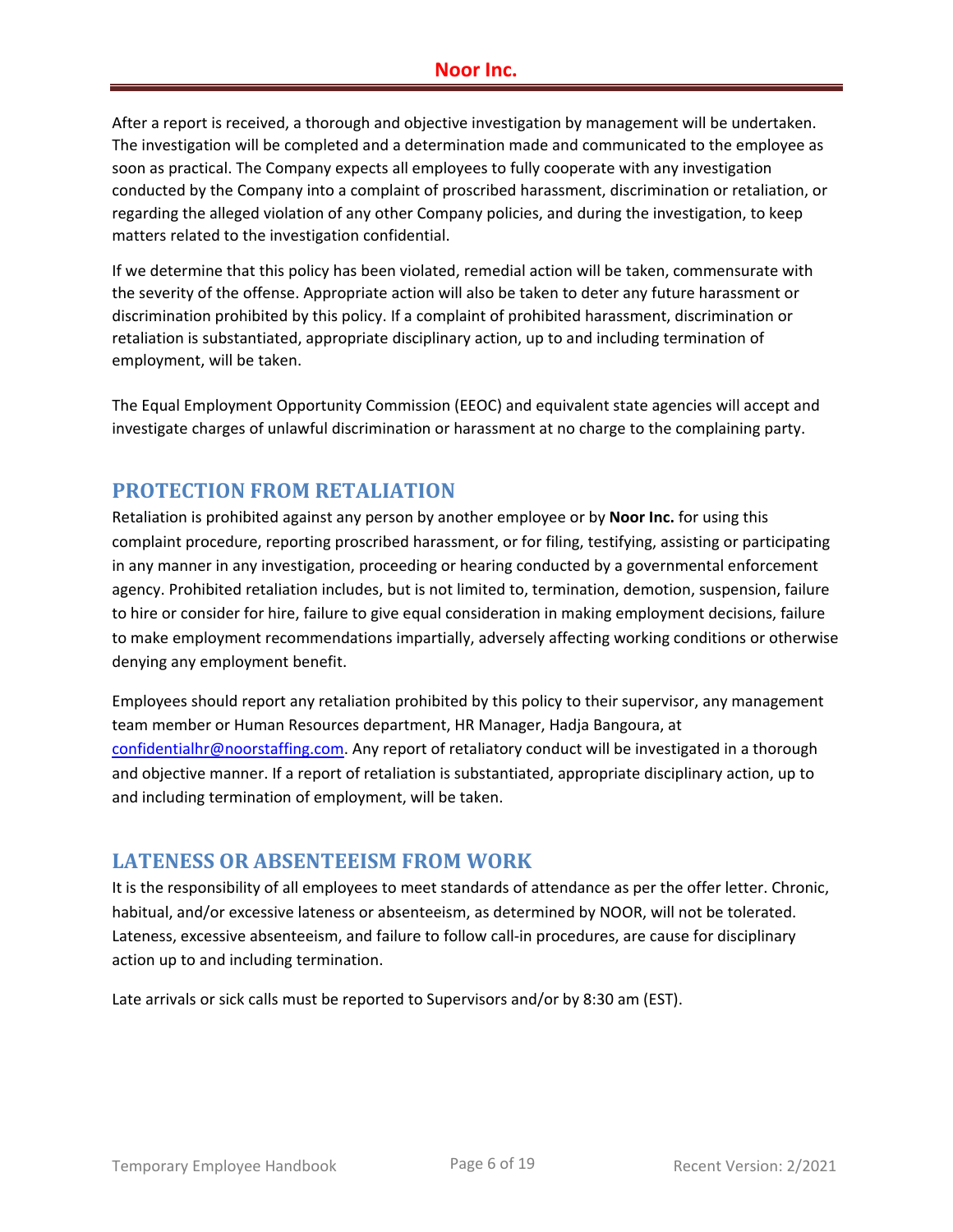#### **SMOKING**

NOOR is a smoke‐free work environment. Smoking is not permitted inside the office building. Smoking is allowed in designated outdoor areas as indicated.

### **DRUG TEST**

NOOR may require a blood test, urinalysis, hair test or other drug or alcohol screening of employees suspected of using or being under the influence of drugs or alcohol or where other circumstances or workplace conditions justify such testing. The refusal to consent to testing may result in disciplinary action, including termination.

## **CONDUCT STANDARDS AND DISCIPLINE**

NOOR expects every employee to adhere to the highest standards of job performance and of personal conduct, including involvement with company personnel, clients and patients.

The company reserves the right to discipline or discharge any employee for violating any company policy, practice or rule of conduct. The following list is intended to give you notice of our expectations and standards. However, it does not include every type of unacceptable behavior that can or will result in disciplinary action. Be aware that NOOR retains the discretion to determine the nature and extent of any discipline based upon the circumstances of each individual case.

Employees may be disciplined or terminated for misconduct, including, but not limited to the following:

- unsatisfactory quality or quantity of work
- repeated unexcused absences or lateness
- failing to follow instructions or company procedures, or
- failing to follow established safety regulations

Employees may also be disciplined or terminated for misconduct, including, but not limited to the following:

- falsifying an employment application or any other company records or documents
- failing to record working time accurately or recording a co-worker's timesheet
- insubordination or other refusal to perform
- using vulgar, profane or obscene language, including an y communication or action that violates our policy against harassment and other unlawful forms of discrimination
- disorderly conduct, fighting or other acts of violence
- misusing, destroying or stealing company property or another person's property
- possessing, entering with or using weapons on company property
- violating the company's computer or software use policies, and
- being convicted of a crime that indicates unfitness for a job or presents a threat to the company or its employees in any way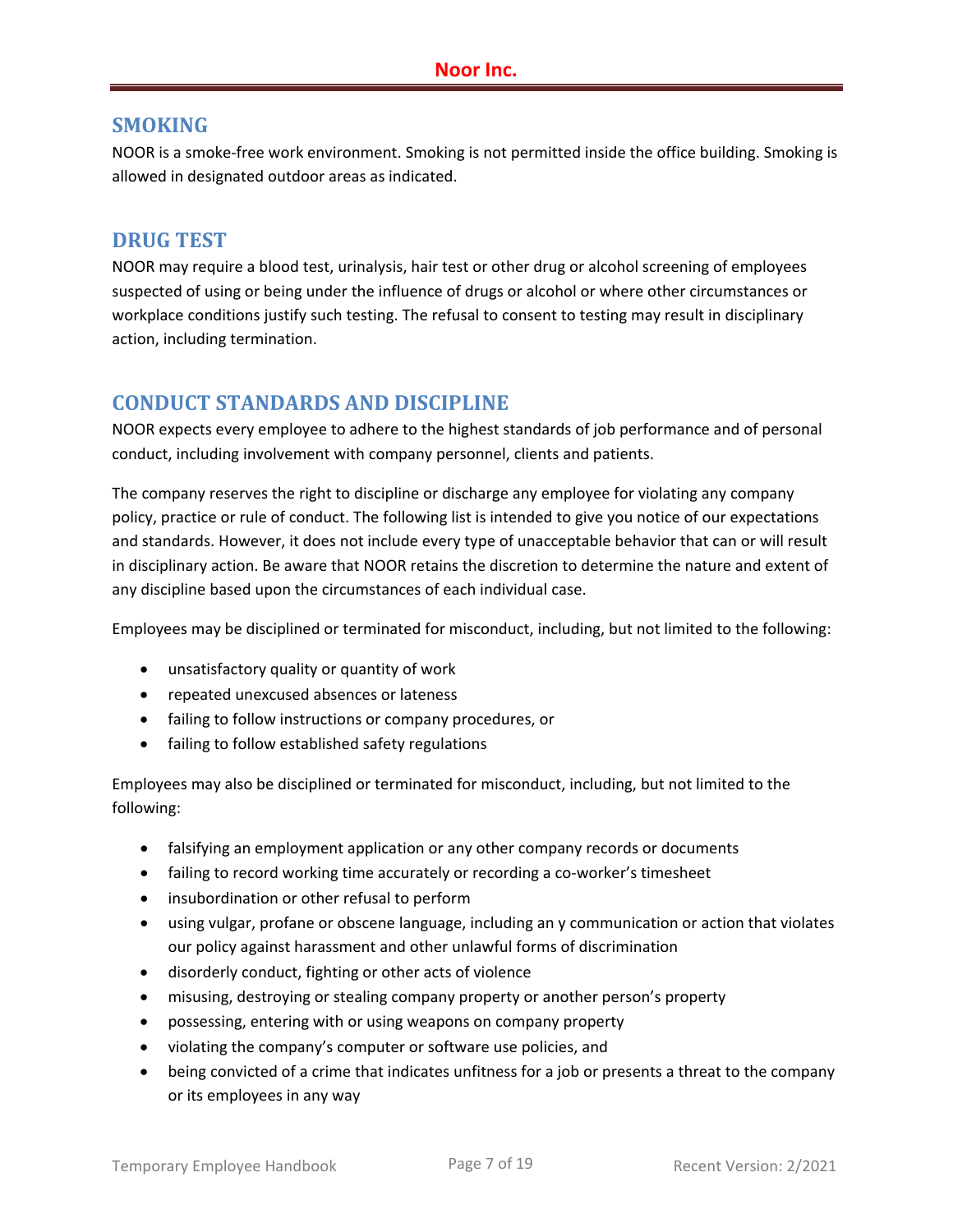● use of personal cell phones for non-emergency purposes during work hours.

#### **ZERO TOLERANCE FOR WORKPLACE VIOLENCE**

NOOR has a zero‐tolerance policy concerning threats, intimidation and violence of any kind in the workplace either committed by or directed to our employees. Employees who engage in such conduct will be disciplined, up to and including immediate termination of employment

Employees are not permitted to bring weapons of any kind onto company premises, to company functions, or to have such weapons in their possession when caring for patients. Any employee who is suspected of possessing a weapon will be subject to a search at the company's discretion. Such searches may include, but not be limited to, the employee's personal effects, desk and workspace.

If an employee feels he or she has been subjected to threats or threatening conduct by a coworker, patient, or client, the employee should notify his or her supervisor.

#### **WORKPLACE SOLICITATION**

To promote a professional and collegial workplace, prevent disruptions in business or interference with work, and avoid personal inconvenience, NOOR has adopted rules about soliciting for any cause and distributing literature of any kind in the workplace.

Employees may not solicit on NOOR property or use company facilities, such as email, voicemail or bulletin boards during working time for solicitation. This policy applies to collecting funds, requesting contributions, selling merchandise, gathering employee signatures and promoting membership in clubs or organizations.

Working time means time during which employees are expected to be actively engaged in their assigned work; it does not include scheduled meal or break periods.

You may solicit another employee only if both you and the other employee are not on working time, and you may distribute literature only in nonworking areas and while not on working time to other employees who are not on working time.

Non‐employees may not make solicitations or distribute literature at any time.

NOOR may grant limited exemptions from these rules for charitable purposes at its discretion.

#### **GIFTS AND TIPPING**

The acceptance of tips, gratuities or gifts of any kind from the client for services performed as part of your job is strictly forbidden.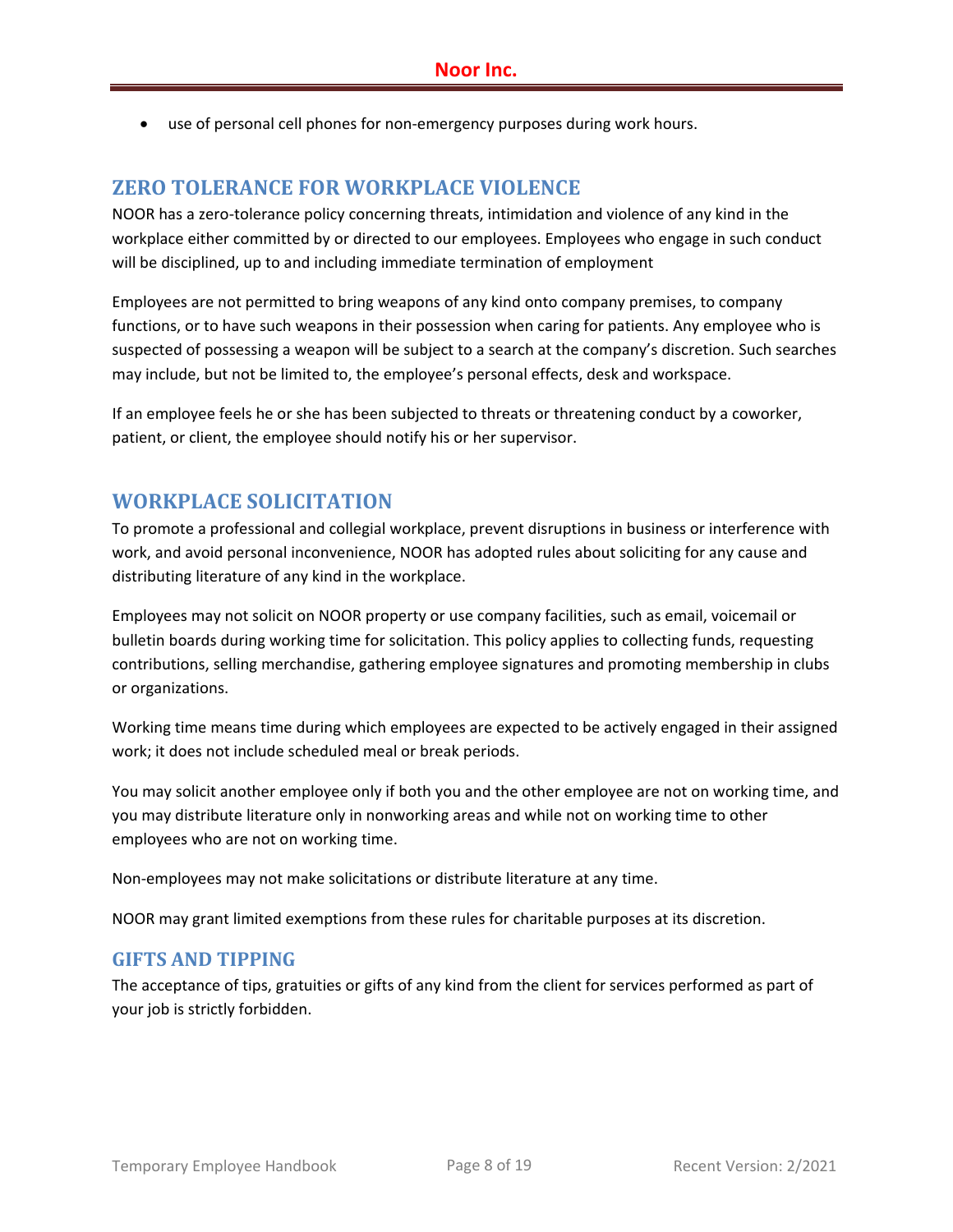# **APPEARANCE / DRESS GUIDELINES**

NOOR wants to ensure that the appearance of each employee is consistent with a professional image and standards of hygiene and safety. NOOR personnel may wear the following "business casual" attire except for the dress down day.

The following dress code applies for men and women, unless clients have specific dress‐code.

#### **Men**

- Dress or Casual Pants
- Shirt, Polo Shirts, Sweater or Turtleneck
- Casual Shoes & Socks

#### **Women**

- Dresses, Skirt, Dress Pant, or Casual Pants
- Blouse, Sweater, Vest or Turtleneck
- Casual Shoes, Sandals or Dress Boots

#### **Dress Down Day**

Each Friday has been chosen as a dress down day. Employees are expected to exhibit good judgment in clothing choices on dress down day. Consider the day's activities when determining what to wear.

## **COMMUNICATION, TELEPHONE AND PERSONAL BUSINESS**

All personal mails must be directed to your home. Personal calls and internet usage during office hours are prohibited. Personal business activities are not to be carried on during working hours.

All electronic and telephonic communication system and all communications and information transmitted by, received from, or stored in these systems are the property of the client and as such are to be used solely for job-related purposes. The use of any software and business equipment, including, but not limited to, facsimiles, computers, and copy machines for private purposes is strictly prohibited.

## **TIME OFF**

NOOR employees are entitled to time‐off and days off, however non‐compensated by NOOR. Request to use time‐off and day‐off must be approved in advance by your client supervisor and your NOOR supervisor before taking the time and day off. All requests for more than 2 consecutive days off require a minimum of 2 weeks' notice.

# **ABSENCE DUE TO ILLNESS**

Employees who work more than eighty (80) hours in a calendar year on a full‐time, part‐time or temporary basis are eligible for paid sick leave which accrues at the rate of 1 hour for every 30 hours worked to a maximum of 40 hours in a calendar year. Employees begin accruing sick leave at the commencement of employment and may begin to use their accrued sick leave after 120 days of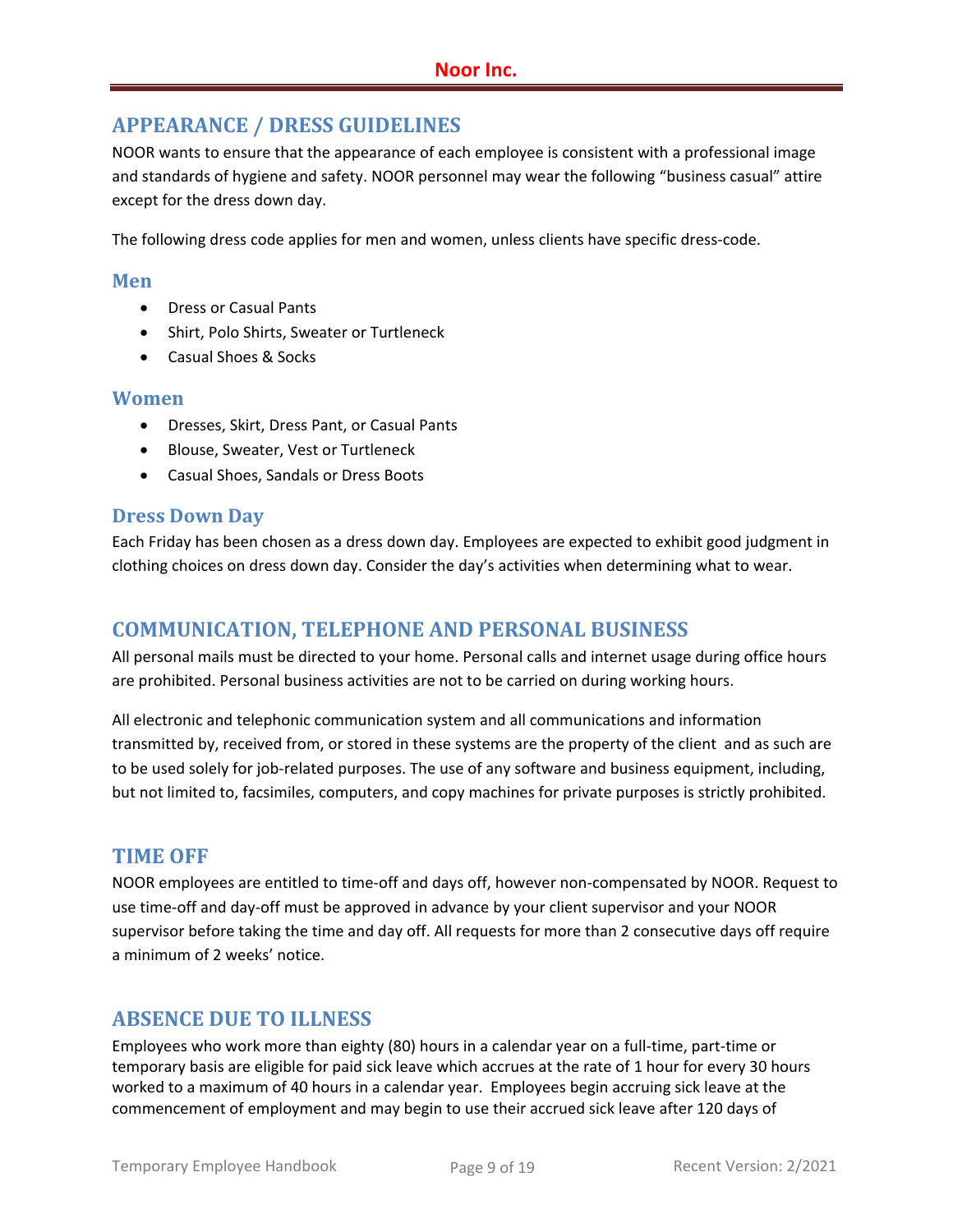employment (accruals for all existing employees begins April 1, 2014 and will be available for use July 30, 2014). Sick leave must be taken at a minimum of four hour increments. All sick leave periods run on a calendar year basis – January 1st – December 31st.

Employees are entitled to use sick time for absences from work due to: (i) the employee's mental or physical illness, injury or health condition, need for medical diagnosis, care or treatment, or need for preventive medical care; (ii) care of a family member needing such medical diagnosis, care, treatment or preventive medical treatment; (iii) closure of the place of business due to a public health emergency (as declared by the commissioner of health and mental hygiene or the mayor) or to care for a child whose school or child care provider is closed due to a public health emergency. Family members include an employee's child (biological, adopted, foster or to whom the employee stands in loco parentis), spouse, domestic partner, parent, sibling (including half‐sibling, step sibling, or sibling related through adoption), grandchild, grandparent, or the child or parent of an employee's spouse or domestic partner.

Employees may carry over unused accrued sick time from one calendar year to the next; however an employee will be allowed to take no more than 40 hours of sick time in a calendar year. Employees who are granted a minimum of 40 hours of sick time at the beginning of the calendar year cannot role over sick time. Employees are not paid for unused sick days either at the end of the calendar year or upon termination.

- To be eligible for sick pay, employees unable to report to work due to illness must email or fax a note to their NOOR supervisor directly, each day of their absence, as far in advance as possible, but no later than one hour before their scheduled arrival time. When the timing of the leave is not foreseeable, the employee must provide NOOR with notice of the need for leave as soon as practicable. The supervisor at NOOR must be contacted, either by email or fax each day of absence. If an employee is unable to write a note personally, a family member or a friend should contact the NOOR supervisor. An employee who fails to contact his/her immediate supervisor and NOOR supervisor may be considered as having voluntarily resigned.
- For absences of more than three consecutive days, written certification from a physician or licensed health care professional indicating the need for the amount of sick time taken is required. Written confirmation that an employee used sick time pursuant to this policy is also required.

Employees are protected from retaliatory action or from being subjected to any adverse personnel action for exercising or attempting to exercise their rights under the sick leave policy. Any employee who believes he/she has been subjected to retaliatory action in violation of this policy should report such action immediately to HR Manager, Hadja Bangoura at 212‐634‐2803 at NOOR. NOOR will promptly investigate any claims of retaliatory action and taken any necessary corrective active where appropriate.

Employees have a right to the notice in English and, if available on the DCA website, their primary language. The notice is available in Spanish, Chinese, French-Creole, Italian, Korean, and Russian at nyc.gov/PaidSickLeave.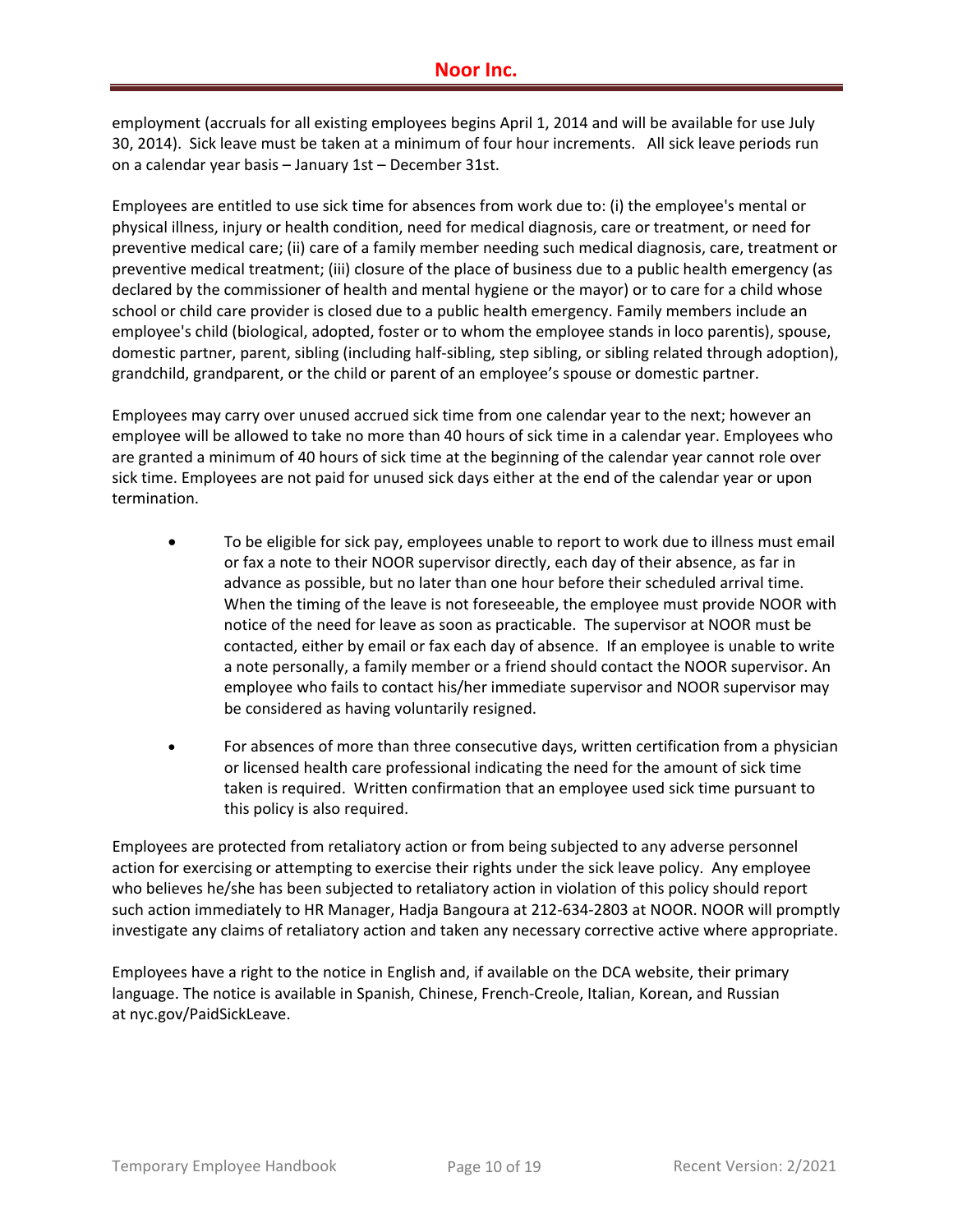# **NOTICE OF EMPLOYEES RIGHTS: SAFE AND SICK LEAVE EMPLOYEES THAT WORK IN THE STATE OF NEW YORK**

If you work part time or full time at any size business or nonprofit in New York State or if you work in an New York State household as a domestic worker, you have the right to safe and sick leave to care for yourself or anyone you consider family. You have this right regardless of your immigration status. Your employer must give you this notice explaining your rights.

#### AMOUNT OF SAFE AND SICK LEAVE:

• All employers must provide up to 40 hours of safe and sick leave each calendar year.

#### **Beginning January 1, 2021:**

• **Employers with 100 or more employees** must provide up to **40 (56) hours** of safe and sick leave each calendar year.

Your employer's calendar year is: January 1<sup>st</sup> to December 31st

You earn safe and sick leave at a rate of **1 hour for every 30 hours worked**.

You have a right to PAID safe and sick leave if:

- 
- Your employer has fewer than 5 employees but worker; for example, babysitter, housekeeper
- a net income of \$1 million or more. The same or companionship worker. (effective January 1, 2021)

• Your employer has 5 or more employees. • You work in someone's home as domestic

*Note: The law covers 1 or more domestic workers working in a household.* 

You have a right to UNPAID safe and sick leave if:

• Your employer has fewer than 5 employees and a net income of less than \$1 million.

You can carry over unused safe and sick leave to the next calendar year.

#### USE OF SICK AND SAFE LEAVE:

- care or to recover from illness or injury. Moreover due to a public health emergency.
- 
- Use it for your health, including to get medical Use it when your job or your child's school closes
- Use it to care for a family member who is sick Use it for your safety or for a family member's or has a medical appointment. safety because of domestic violence, unwanted sexual contact, stalking, or human trafficking.

Your employer can require you to give advance notice of a planned use of safe and sick leave; for example, to attend a scheduled doctor's appointment or court hearing. You do not have to give advance notice of an unexpected use of safe and sick leave; for example, a sudden illness or medical emergency.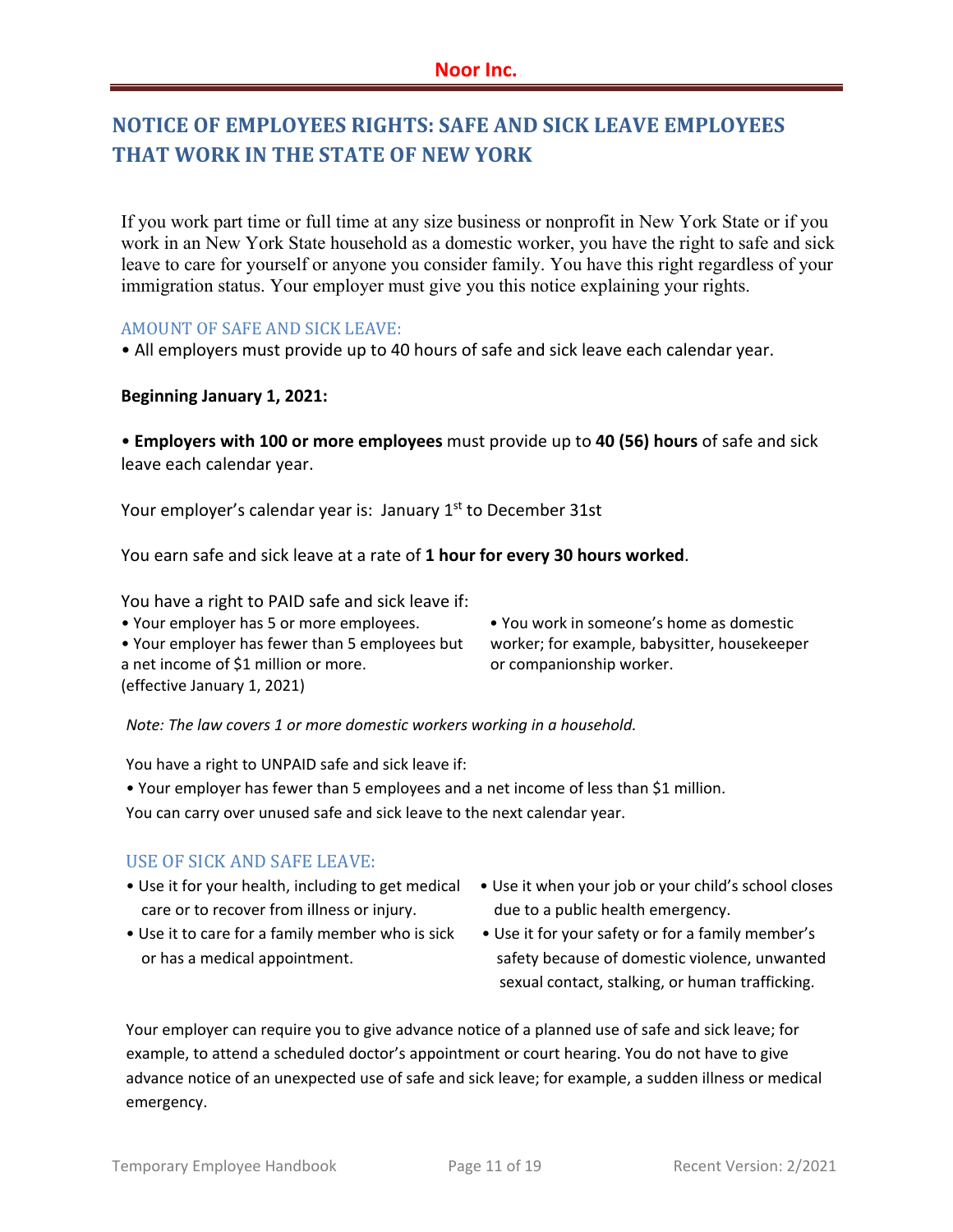You have a right to privacy. You do not have to give your employer details about why you used safe or sick leave.

If you use more than three workdays in a row of safe and sick leave, your employer can require documentation. Your employer must reimburse you for any fees you pay for required documentation. Documentation should not include the details of your private medical or personal situation.

#### REQUIRED WRITTEN DISCLOSURES ABOUT SAFE AND SICK LEAVE:

Your employer must:

- Give you a written safe and sick leave policy that explains how to use your benefits.
- Tell you how much safe and sick leave you have used and have left each pay period.

#### NO RETALIATION:

It is illegal to punish or fire employees for requesting or using safe and sick leave or for reporting violations.

#### **HEALTH INSURANCE**

Noor offers group medical, dental and vision Insurance through Essential Staff Care (ESC), for all temporary employees. The employee is fully responsible for the insurance premium. The premium is made by employees through weekly payroll deductions.

Eligible employees may enroll for Medical insurance on the 1st day of the month following the date of hire, a life changing event, or during open enrollment in May.

For more information or to receive an enrollment packet, please email **benefits@noorstaffing.com**.

## **CONTINUATION OF HEALTH INSURANCE BENEFITS**

If you discontinue your employment with NOOR, you will be eligible to continue the present level of insurance coverage at your own expense through COBRA. Contact your NOOR supervisor for additional information.

## **WORKER'S COMPENSATION**

Worker's Compensation Insurance provides statutory benefits for work related injuries. The entire cost of this coverage is paid by Noor. Each case is evaluated by Worker's Compensation to determine if a compensable injury has occurred.

If you have an accident while at work, no matter how small, it is essential that you report immediately to your client supervisor and your Noor supervisor. Your NOOR supervisor should complete an incident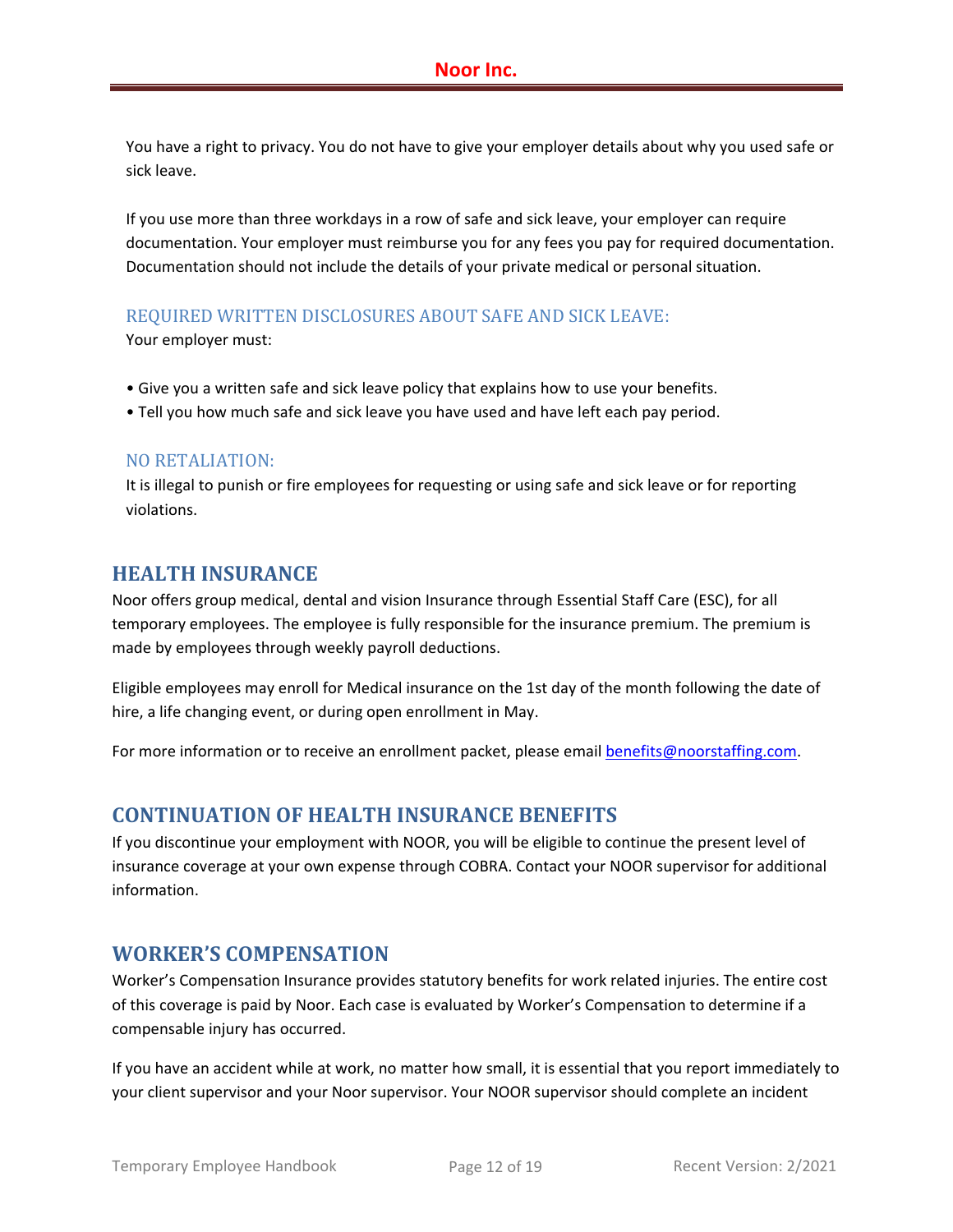report and forward it immediately to the Operations Team. You may also be referred to a physician by Noor for your treatment.

## **CONFIDENTIAL INFORMATION**

It is your responsibility to maintain the confidentiality of all confidential information you receive or obtain access to in your capacity as an employee, officer or director of our Company. Confidential information includes, among other things, any nonpublic information concerning our Company, its operations, employees, financial condition or performance, prospects or information that may provide our Company with a competitive edge. Confidential information also includes any nonpublic information provided to us by a third party with the expectation that such information will be kept confidential and used solely for the purpose for which it was shared. Company confidential information may not be disclosed to anyone unless such disclosure is properly authorized. You should use reasonable care to protect the confidentiality of all Company confidential information. When your employment or position with the Company ends, you must return all confidential information to our Company. Confidential information of third parties is usually disclosed to our Company pursuant to nondisclosure agreements. These agreements generally restrict our disclosure and use of the subject confidential information. You are required to comply with these contractual provisions, in addition to the Code provisions, with respect to all third party confidential information in your possession or control. You may not disclose, or induce any other employee to disclose, any former employer's confidential information.

## **WORK SCHEDULES**

The normal work‐week is from Monday to Sunday. It may consist of 40 hours for full‐time employee, not including meal periods. Your work schedules are given to you by the client and thus may vary. If a change in your work schedule is necessary to meet operational requirements, your client supervisor may make such changes at his/her sole discretion.

#### **REST PERIOD**

Employees will receive one 1 hour unpaid meals break if they are employed in a factory. For all other establishments, employees will receive 30 minutes unpaid meal break. Meal break is not included in the eight (8) hours work shift. In general, lunch hours are from 11:00am – 2:00pm.

Employees working for a period or shift of more than 6 hours starting between 1 pm and 6 am, shall be allowed at least 1 hour for a meal period when employed in a factory, and 45 minutes for a meal period when employed in all other establishment, at a time midway between the beginning and end of such employment.

## **REGULAR PAY PROCEDURE**

All Noor employees are normally paid on Fridays on a weekly basis. If a scheduled payday falls on a company observed holiday, you will usually be paid the day before the holiday. All required deductions,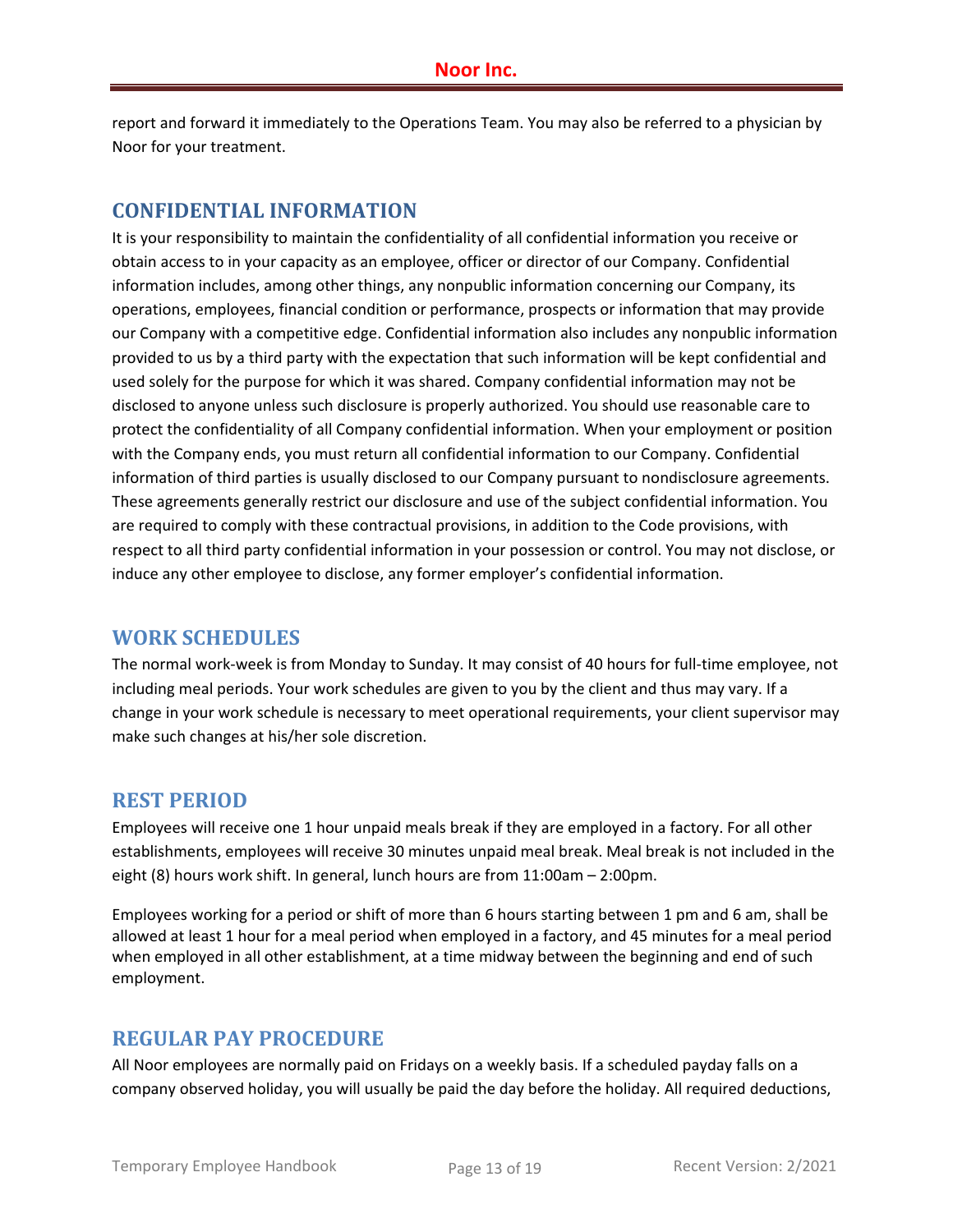such as federal, state, and local taxes, and all authorized voluntary deductions, such as health insurance contributions, will be withheld automatically from your paycheck.

#### **DIRECT DEPOSIT**

For receiving their payroll, employees have a choice between checks and direct deposits. If employees choose to be compensated through direct deposit, they must have a checking or savings account for direct deposit. Your paycheck will be deposited at no cost to you at your choice of financial institution. You may obtain a "Direct Deposit" form from your Noor supervisor or Noor Payroll. In addition, please collect a "Direct Deposit" form from your bank and submit it to your Noor supervisor.

Please note that if you receive your paychecks via mail, there may be a delay at times due to inclement weather.

#### **TRAVEL EXPENSE**

Some clients may reimburse employees for their travel expenses. Expenses may be submitted on a weekly basis on the approved Reimbursement Form. All requests for reimbursements must be accompanies by detailed explanation of expense, receipts and attached to a separate sheet of paper (hard receipts may be taped to a blank sheet of paper).

#### **SUBMISSION**

All expenses must be submitted to your supervisor for approval on Mondays following the week ending. Expenses are then forwarded to the Operations Team for Payment. Expense reports must be received by Tuesday for Payment of Friday.

#### **INCLEMENT WEATHER**

In the event that hazardous weather conditions exist, your arrival time will be considered by your client supervisor. Requests to work from home due to inclement weather must be communicated to you Client Supervisor and approved by your Client Supervisor.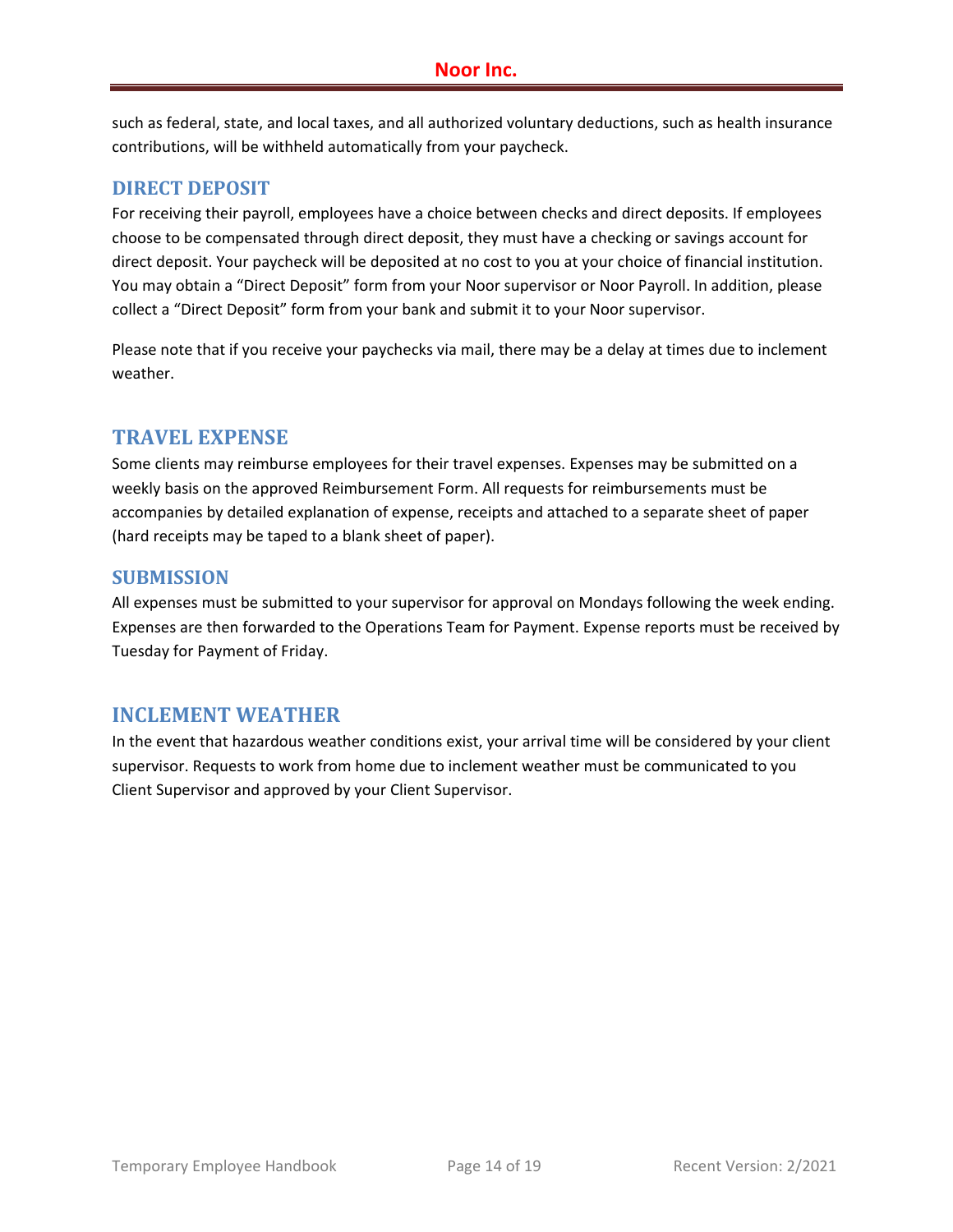# **POSTER AND REPORTING COMPLIANCE POLICY**

#### **Purpose**

The purpose of this policy is to establish how [Company Name]'s human resource (HR) department will ensure policy compliance with government-mandated posting and reporting requirements.

#### **Posters and Postings**

Noor Inc. will maintain mandated federal and state posters at all company worksites and will post the links to posters on the company intranet site. Hardcopy posters will be mailed to remote employees and full‐time teleworkers.

Noor Inc. will verify new posting requirements for worksites on an annual basis and will ensure that new and/or revised posters are posted and made available.

Noor Inc. will prepare and post its Occupational Safety and Health Administration (OSHA) 300‐A form by February 1 annually at all company worksites and on the company intranet.

The company will update and post its commitment to equal employment opportunity (EEO) in December of each year at worksites and on the intranet site.

#### **Reporting**

Noor Inc. will prepare and submit reports as required for federal and state tax withholding reporting.

The 940 series reports present [Company Name]'s consolidated quarterly tax reporting requirements; state withholding reports will be submitted to each jurisdiction in which they are required within 20 days of the end of each quarter.

Annually, no later than January 31, the company will report and mail W‐2s and 1099s to reporting agencies, employees and contractors.

State new-hire reports will be filed with each state and will be prepared and reported no less frequently than biweekly, in accordance with federal Department of Health and Human Services requirements.

Noor Inc. will prepare and submit our EEO‐1 report by March 31 of each year.

The company operates all of its benefits plans on a calendar‐year basis; thus, required Forms 5500 and supporting schedules will be prepared and reported no later than July 31 of each year.

Noor Inc. will report to OSHA within 24 hours any inpatient hospitalization, amputation or eye loss that occurs within 24 hours of the incident or accident, and fatalities will be reported to OSHA within 8 hours.

Noor Inc. will report annually to the IRS on the health coverage provided to full‐time employees under the shared responsibility portion of the Affordable Care Act (ACA). Statements will also be provided annually to employees regarding health insurance coverage.